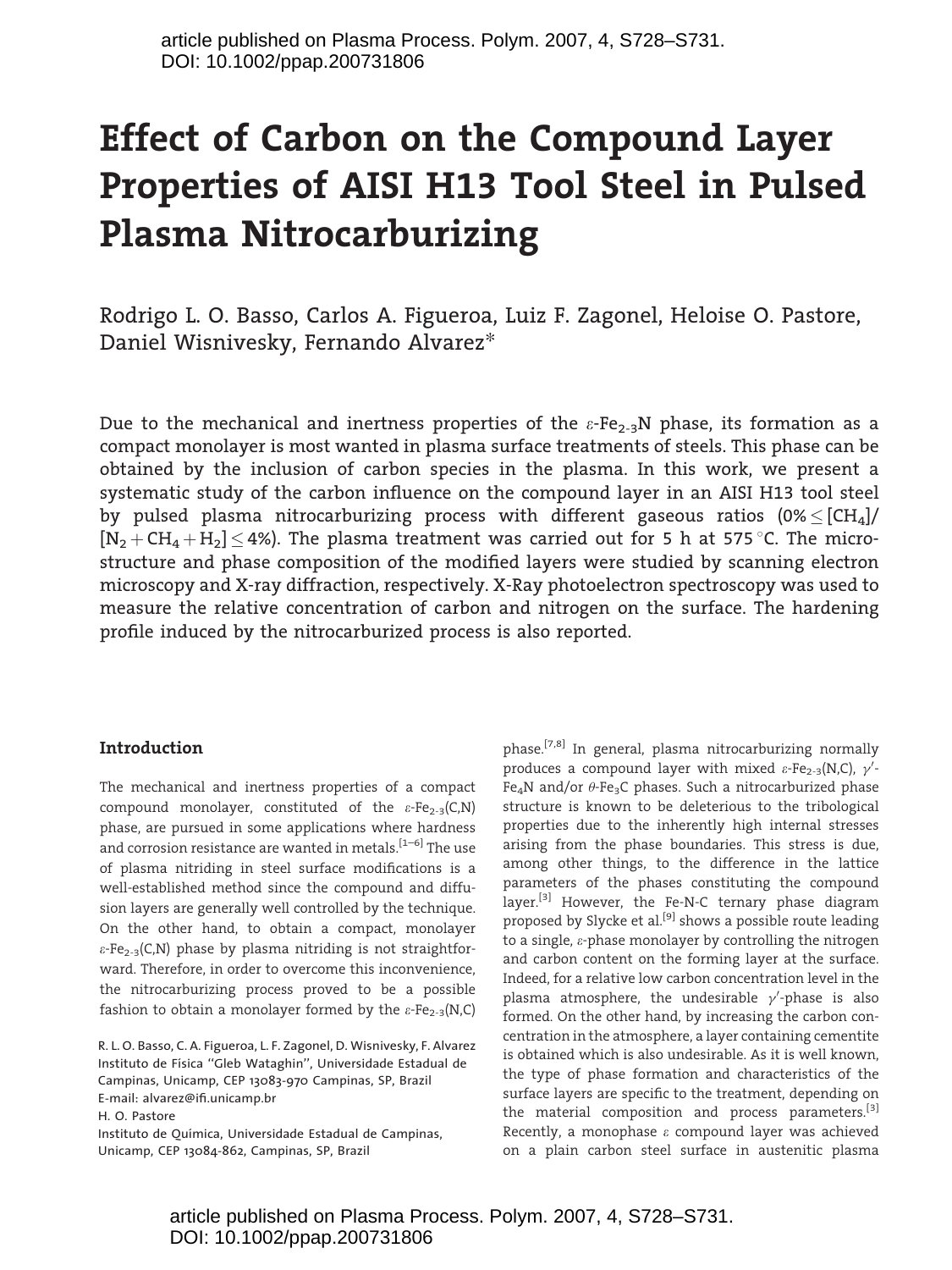nitrocarburizing by using an organic vapor as the carbon source.<sup>[10]</sup> In the present study, the purpose is investigating the optimal treatment condition by plasma nitrocarburizing of a martensitic steel leading to the formation of a compact, homogeneous  $\varepsilon$ -Fe<sub>2-3</sub>(C,N) phase monolayer.

## Experimental Part

Rectangular substrates (20  $\times$  10  $\times$  2 mm<sup>3</sup>) from commercial AISI H13 tool steel of composition 90.6Fe, 0.5C, 0.4Mn, 1.0Si, 5.1Cr, 1.4Mo, 0.9V (in wt.-%) were used for the experiments. The ferritic steel was pretreated by quenching and tempering, to obtain martensitic microstructure. Before nitrocarburizing, the samples were mirror polished with diamond abrasive powder (1  $\mu$ m) and ultrasonically cleaned in alcohol. The nitrocarburizing experiments were performed in a plasma apparatus consisting of a hot wall furnace with 200 kg load capacity powered by a pulsed source of 1 000 V and 60 A maximum voltage and current, respectively.<sup>[11]</sup> A low pressure sputter precleaning was realized with Ar and  $H<sub>2</sub>$  plasma during the heating of the samples up to the nitrocarburizing temperature (575 °C  $\pm$  5). The plasma nitrocarburizing process was performed at a constant pressure of 400 Pa during 5 h. For the study, different gaseous mixtures of  $N_2$ ,  $H_2$ , and CH<sub>4</sub> were used (0%  $\leq \phi \leq 4$ %,  $\phi = [CH_4]/[N_2 + CH_4 + H_2]$ ). The total flux was maintained constant at 0.35 slm and the different gaseous mixtures were obtained by introducing methane at different proportions (0, 1, 2, 3, and 4%). The remaining gaseous flux, completing the 0.35 slm, was supplied by  $N_2$  and the  $H_2$  at the ratio of 90/10; i.e., 90%  $N_2$  and 10%  $H_2$ . After the treatment, the samples were cooled down slowly inside the vacuum chamber. The treated samples were sliced and mounted in conductor Bakelite and mirror polished (0.05  $\mu$ m) with colloidal silica. The carbonitrided layers were revealed, at room temperature, by etching the samples with Nital 2% (2% v/v nitric acid in absolute ethanol). The cross-section morphology and the thickness of the carbonitrided layers were analyzed by SEM (JEOL JMS-5900LV). In all the carbonitrided samples, the hardness was obtained using a Berkovich diamond tip (NanoTest-300) and the results analyzed using the Oliver and Pharr method.<sup>[12]</sup> Each reported hardness measurement was obtained averaging ten indentation curves. The phase compositions of the compound layers were studied by X-ray diffraction (XRD) analysis, performed in both  $\theta$ -2 $\theta$  and glancing incidence geometry (GIXRD). The  $\theta$ –2 $\theta$ XRD patterns were obtained using a (D5000 diffractometer) with a CuK $\alpha$  line. In the glancing incidence geometry, the XRD analysis was performed in a Rigaku diffractometer also using a  $CuK\alpha$  radiation. The relative concentrations of carbon and nitrogen on the surface were obtained by X-ray photoelectron spectroscopy (XPS) using the 1 486.6 eV  $(K\alpha$ -line) photons from an Al target and a VG-CLAM2 hemispherical analyzer. The total apparatus resolution was  $\sim$ 0.85 eV (line-width plus analyzer). The system details are reported elsewhere.<sup>[13]</sup> The relative atomic composition at the sample surfaces was determined by integrating the core level peaks, properly weighted by the photoemission cross-section. As is well known, XPS gives information of the outermost atomic material layers ( $\sim$ 0.5 nm).<sup>[14]</sup>

#### Results and Discussion

Figure 1 shows the XRD pattern of nitrocarburized samples obtained at variable CH<sub>4</sub> content ( $\phi$  = 0–4%) in the composition of the gaseous flux feeding the plasma chamber. The results from the pristine sample are also included. Due to the presence of carbon and nitrogen, the phases  $\alpha$ -Fe,  $\gamma'$ -Fe<sub>4</sub>N,  $\varepsilon$ -Fe<sub>2-3</sub>(C,N), and  $\theta$ -Fe<sub>3</sub>C constitute the nitrocarburized layers. Roughly speaking, the intensity of XRD peaks of  $\gamma'$ -Fe<sub>4</sub>N and  $\varepsilon$ -Fe<sub>2-3</sub>(C,N) phases become progressively higher on CH<sub>4</sub> increasing in the gaseous mixture from  $\phi = 0$ to 3%. At higher proportions ( $\phi = 4\%$ ), the  $\gamma'$ -Fe<sub>4</sub>N and  $\varepsilon$ -Fe<sub>2-3</sub>(C,N) phases disappear at the same time that the  $\theta$ -Fe<sub>3</sub>C phase becomes more important. It is interesting to remark that at lower (1%) and higher (4%)  $\phi$  the  $\theta$ -Fe<sub>3</sub>C is present. From the diffraction patterns and taking into account the metallurgical properties, the condition  $\phi$ ~3% for a pure  $\varepsilon$ -Fe<sub>2-3</sub>(C,N) compound layer was obtained. Moreover, the GADRX of this sample shows a single phase of  $\varepsilon$ -Fe<sub>2-3</sub>(C,N) in agreement with SEM result showing a compact and homogeneous compound layer up to 6  $\mu$ m (Figure 2).

Figure 2 shows the SEM cross-section micrographs of the carbonitrided samples treated with  $\phi = 0$ , 1, 2, 3, and 4% of CH4 gaseous mixture feeding the chamber. In the samples treated with  $\phi = 1$ , 2, and 3%, the electron microscopy revealed an increasing thickness of the carbonitrided layer. Also, there is a thin compound layer in the outermost surface followed by a diffusion zone containing carbon and nitrogen. For the sample prepared with  $\phi = 4\%$ , there is an abrupt change, i.e., no compound layer is formed and the diffusion layer is reduced. Also, different



Figure 1. XRD pattern of the nitrocarburized samples as a function of the  $CH<sub>4</sub>$  content in the plasma atmosphere.

# article published on Plasma Process. Polym. 2007, 4, S728–S731. DOI: 10.1002/ppap.200731806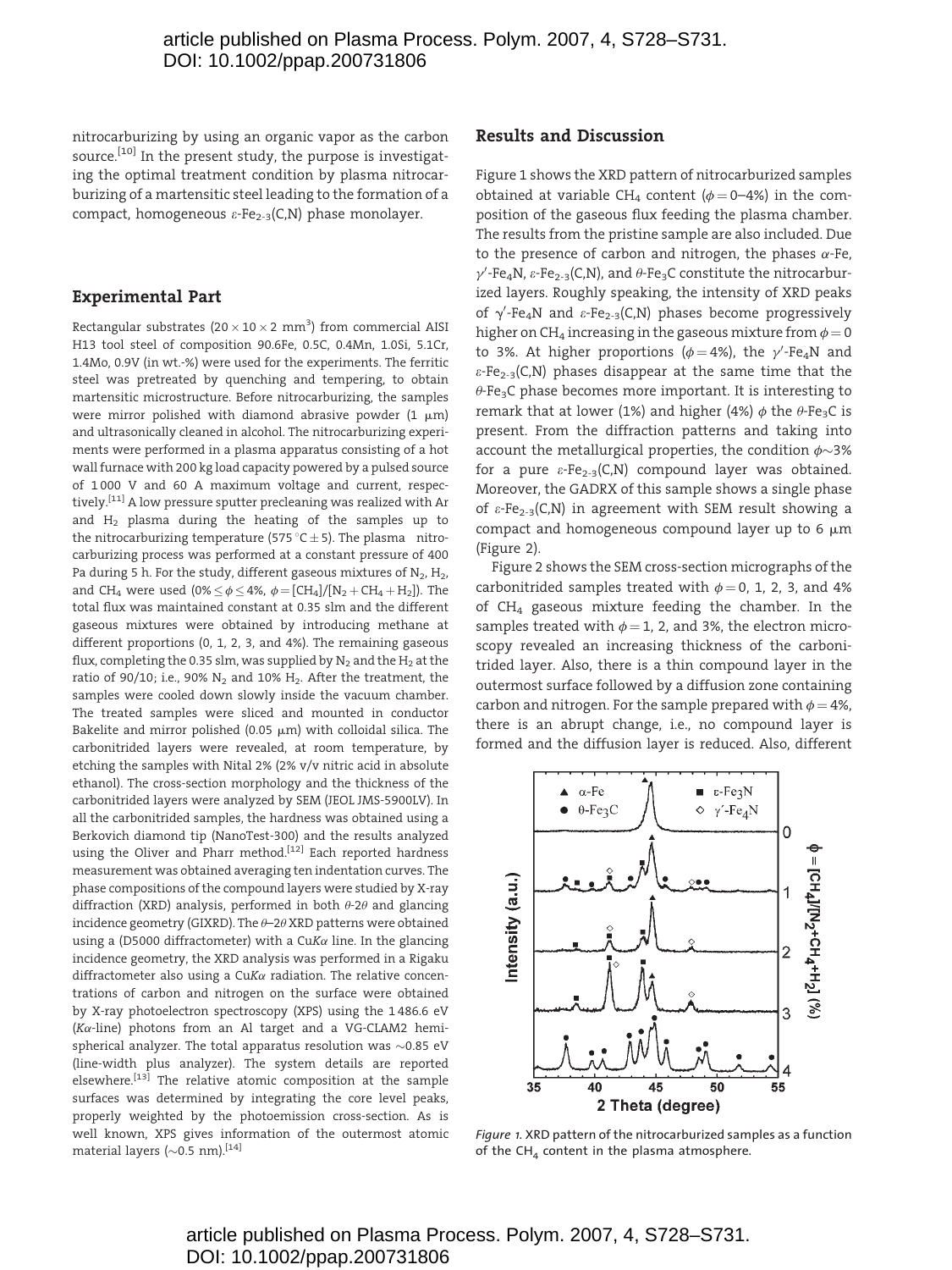

Figure 2. Cross-section SEM micrographs of the carbonitrided samples treated at different gaseous mixture  $(\phi)$  feeding the

microstructure is observed as compared to samples treated at lower  $\phi$ . This reduction in the carbonitrided layer thickness is a result of the excessive carbon in the plasma atmosphere. This is probably due to the fact that excess of carbon reduces the nitrogen potential at the material surface. In other words, an excessive carbon content is accumulated on the surface material without having the time to diffuse deeper into the material. Moreover, the higher carbon content at the surface blocks the nitrogen penetration in the material.<sup>[3,9,15]</sup>

As observed in Figure 3, a maximum hardness is obtained for  $\phi = 3$ %. Indeed, the absence of  $\theta$ -Fe<sub>3</sub>C seems to be the cause of this result (see Figure 1). Suhadi et al.<sup>[10]</sup> have shown that there is an optimal organic vapor concentration where the compound layer is maximum and there is no  $\theta$ -Fe<sub>3</sub>C phase. These results suggest a complex correlation between the physical properties of the modified layers (bulk properties) and the  $CH<sub>4</sub>$  content in the plasma atmosphere (plasma properties). On the other hand, the hardness values are correlated with nitrogen and carbon concentration on the surface, as indicated by XPS. Indeed, carbon and nitrogen concentrations show a minimum and a maximum at  $\phi = 3$ %, respectively. Moreover, the bulk layer properties show a simple relationship of the carbon and nitrogen concentrations measured by XPS in the material (Figure 4). This figure shows the hardness values at the surface samples as a function of the carbon and nitrogen concentration from XPS analysis. Harder layers are obtained at higher nitrogen and lower carbon contents, respectively. This condition is achieved for  $\phi = 3$ %, where a thick, compact, homogeneous  $\varepsilon$ -Fe<sub>2-3</sub>(C,N) layer was obtained with 2.6 wt.-% and 5.4 wt.-% of carbon and nitrogen respectively (Figure 2, 3). Finally, we note that, although the  $\theta$ -Fe<sub>3</sub>C phase is hard, it must be avoided. This is so due to its poor mechanical properties and low toughness.[16] Last but not the least, we should note that the crystalline phases observed by XRD, GIXRD, and element concentrations (C and N) are in agreement with the Fe-C-N phase diagram proposed by Slycke et al.<sup>[9]</sup>





chamber. Figure 3. Hardness and nitrogen concentration (left axis) and carbon concentration (right axis) at 200 nm surface samples with different  $CH_4$  content in the gaseous mixture feeding the chamber.

article published on Plasma Process. Polym. 2007, 4, S728–S731. DOI: 10.1002/ppap.200731806